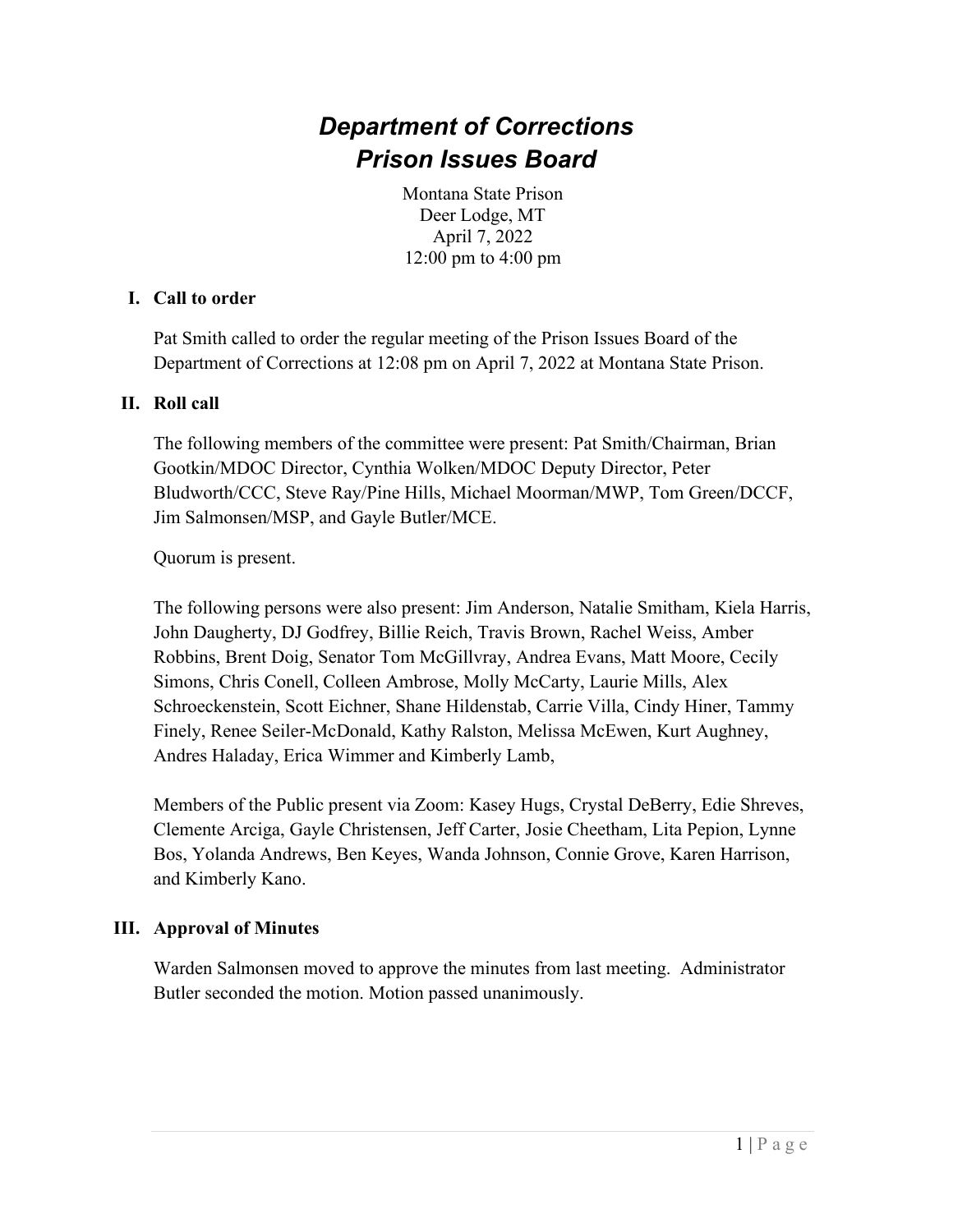## **IV. Legislative and Management Team Updates**

a) State Tribal Communication Committee and Family and Child Services Division would like to come to MWP and MSP. May also have legislature members come visit our facilities.

# **V. Division Updates**

- a) Director Gootkin acknowledged the changes the Department of Corrections has been going through and thanked everyone for their patience through these changes. Introduced new executive team for the Department of Corrections.
- b) Jim Anderson reported the Public Safety Division is undergoing a reorganization. Public Safety Bureau Chief position has been posted. Training Manager position interviewed for last week. Expect to see a finalized organizational chart in the next couple months.
- c) Scott Eychner discussed the focus of the Rehabilitation and Program Division and how we can support inmates' transition into the community.
- d) John Daugherty Records Department will be moving under the Administrative Services Division.
- e) Natalie Smitham No new business.

## **VI. Grievance & Disciplinary Updates**

- a) Pat Smith reviewed the Grievance Procedure and said this is how we want inmates to communicate with facilities and discuss concerns they have. We have a Grievance and Disciplinary Conference annually to discuss any improvements needed.
- b) Billie Reich reported the Department of Corrections hired a grievance and disciplinary staff for CCC. Discussed substantial upcoming changes in disciplinary procedures.
- c) Billie Reich reviewed grievance numbers throughout the Department of Corrections. She will be doing a Director's Report to show the issues offenders are grieving in the facilities. John Daugherty asked if the codes will be changing. AW Reich stated there will be a couple codes added, but no big changes to codes.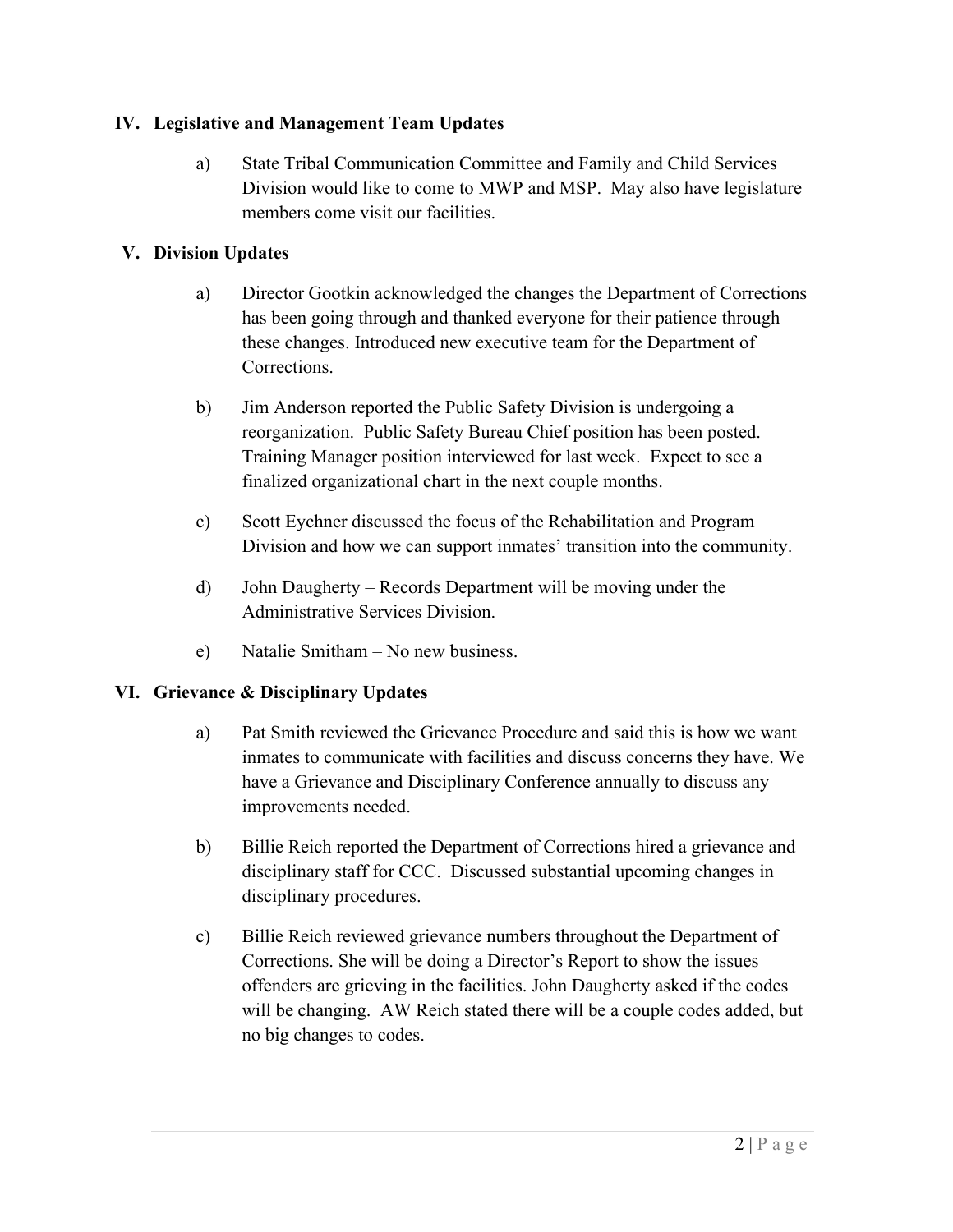d) Colleen Ambrose discussed the importance of the grievance process. Colleen believes this process has helped in solving issues inmates have brought before us.

## **VII. Discussion on IWF**

a) Natalie Smitham discussed updates on the Performance Audit of the Inmate Welfare Fund. We will have an update on the Performance audit at the next PIB meeting.

#### **VIII. Review of Inmate Work Assignments and Compensation**

- a) Kiela Harris reviewed the Inmate Pay for FY 2018, 2019, 2020, 2021 for each individual facility.
- b) Kiela reviewed the projected cost to increase inmate pay (see handouts). If we chose to do a 40% increase, it would have a general fund impact of \$111,845.08. Director Gootkin questioned if the inmate pay is statute or policy. Pat Smith discussed the history of the IWF and how we got to where we are now with IWF. Natalie discussed the questions the performance auditor has regarding IWF funds.
- c) Kiela reviewed the Inmate Welfare Fund History of Revenue and Expense (see handouts). Current Cash Balance is \$1,079,258. Kiela discussed the 2020 increase in expenses. Director Gootkin asked if it would be more consistent if 2020 year could be taken out since we have federal funds to cover the COVID year. Kiela stated that could be a possibility.
- d) Kiela discussed the Inmate Pay Comparison document (handout). Inmate Pay Comparison included comparison of inmate pay with Wyoming, South Dakota, North Dakota, Idaho, and an average. On the Inmate Pay Comparison of all States, Montana is ranked  $6<sup>th</sup>$  in inmate pay. The Inmate Pay Comparison document is based on all inmate jobs, not just comparable jobs.
- e) Kiela reviewed White Paper Notes for Inmate Pay Increase Proposal. Gayle Butler requested we leave out the MCE Inmate Pay increase as those workers are paid substantially higher. We will do a follow up to Inmate Pay at the next meeting.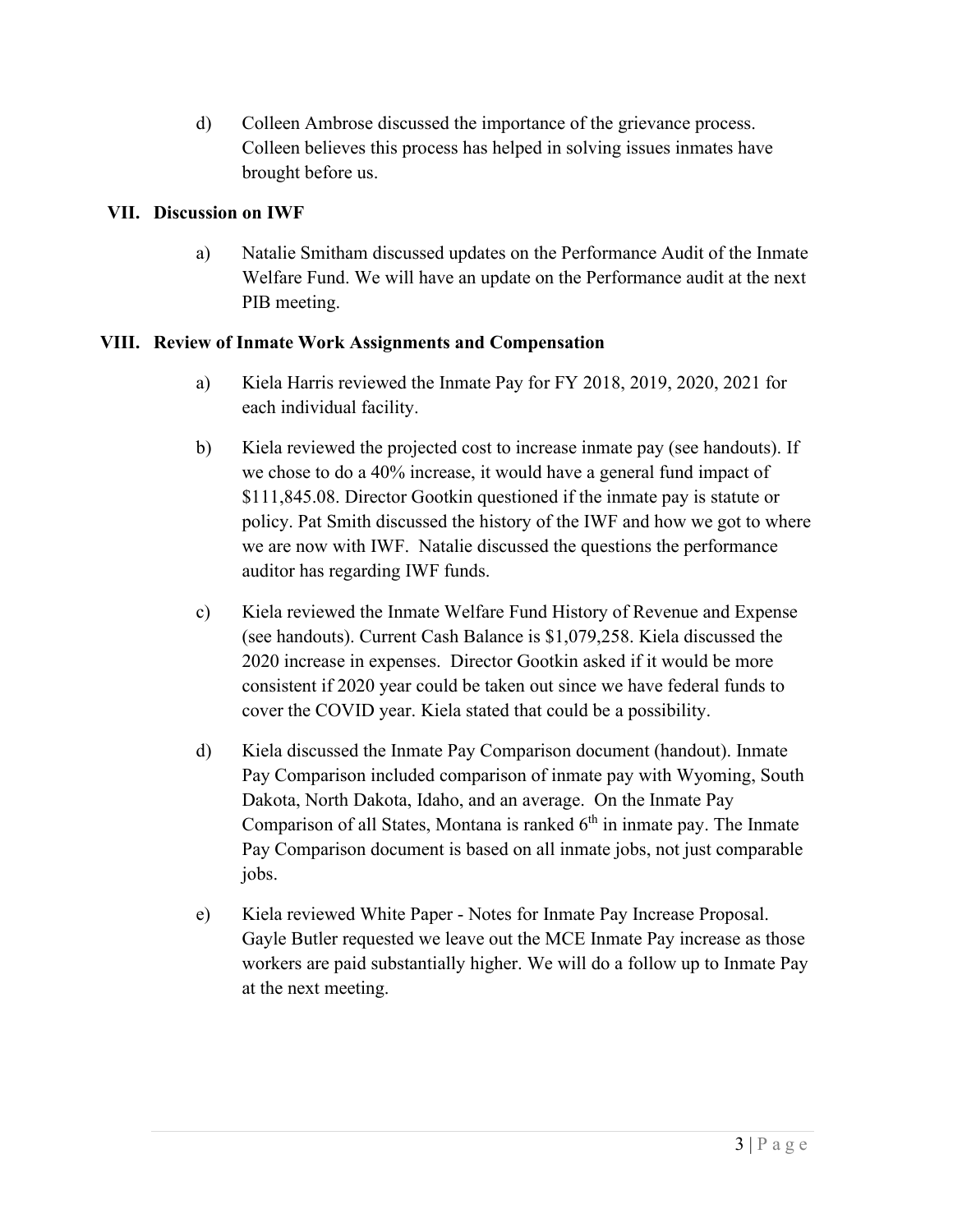#### **IX. Inmate Phone System**

- a) John Daugherty reported the Legislature held a hearing about inmate phone calls and IWF. The Legislature conducted a study bill to review the inmate phone rates and inmate welfare fund. John communicated with committee his discussions with IC Solutions, our telephone provider, and their proposed solutions to concerns heard by the legislative committee.
- b) MSP -Warden Salmonsen stated the IWF reps recommended reducing phone call limit to 15 minutes from 30 minutes to reduce wait times and lines.
- c) MWP AW Moorman stated MWP has lines for phones but do not know if they have infrastructure to add more phones. Inmates must sign up to use the phones at MWP.
- d) CCC Warden Bludworth stated CCC has 15-minute calls and have not experienced long wait lines.
- e) DCCF Warden Green stated there has not been an issue at DCCF and have not had any wait lines. DCCF has a 30-minute talk limit.
- f) Pine Hills Steve Ray has not seen a phone issue at Pine Hills.

## **X. IWF Annual Budgets, Global Fund Updates, Requests, Funding and New Business**

- a) IWF reports are sent each month. Global Fund is \$58,426. Month of March - \$18,747 spent. Expenditure breakdown includes bus tickets, treatment, and special items. Kiela reviewed each facility's budget, revenue, expenditures to date, and remaining balance. We will set our annual IWF budgets at the next meeting.
- b) MWP is requesting 100 additional Edovo tablets due to the increase in population. Request is \$20,000 for these tablets. Committee moved to table this request until next meeting.
- c) MSP is requesting ice dispensers for each individual unit to dispense ice in a sanitary manner. Price may not be set in stone as the prices may fluctuate from 6 months ago. Warden Bludworth motioned. DJ Godfrey seconded. Motion passed unanimously.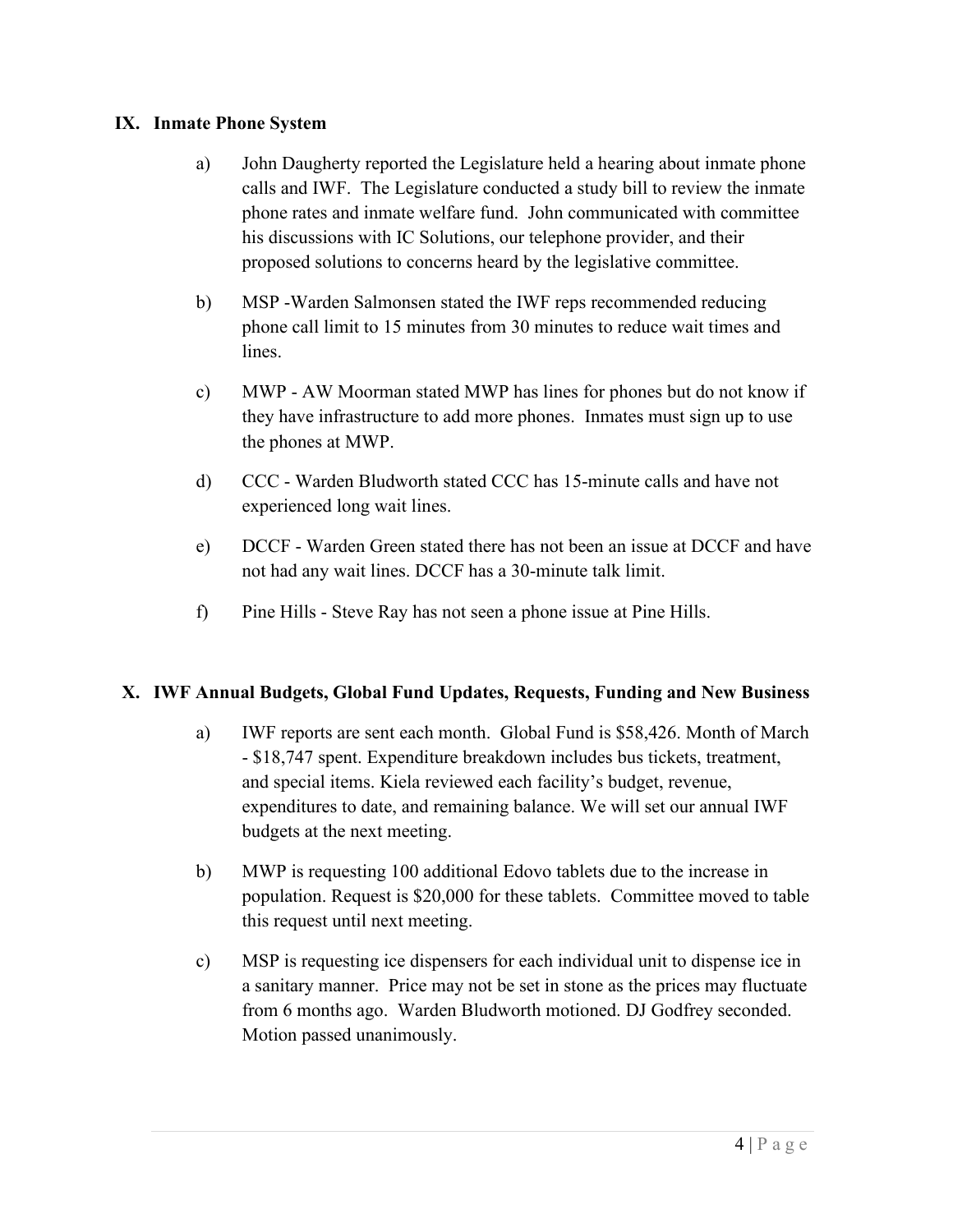- d) MSP is requesting a treadmill for the WRC for \$5029. This would come out of the MSP IWF fund. Warden Green made motion. Warden Bludworth seconded. Motion passed unanimously.
- e) CCC requested equipment for their outside recreation due to the increase in inmate outdoor recreation. The cost of the equipment would be \$8000. Since it is over \$5000, we would need to get three quotes from other vendors. Warden Salmonsen motioned. Chis Connell seconded. Motion passed unanimously. Approved on condition of receiving two more bids.
- f) CCC requested soundproofing for the two gyms for \$36,545. This would assist in expanding the amount of programming planned. Committee discussed the logistics of the soundproofing for CCC. Kiela Harris moved to pass. MSP seconded. Motion passed unanimously.

## **XI. Roundtable**

- a) Pine Hills We were able to get new radios. Camera system is 75% operational and adding 136 new cameras. Staffing is a struggle. Education has come into some roadblocks with online courses and our State IT. Youth population is spiking with dangerous crimes. We have a lot of issues with behaviors and mental health issues. We are calving on the ranch. We will be planting gardens as we go into spring.
- b) Crossroads Correctional Center We have seen a decline in staff/inmate positive COVID cases. We are doing more to increase visitation opportunities. We are working on increasing programming and getting inmates outside of their housing units.
- c) Montana Correctional Enterprises Ready to start Last Mile coding program on June 5, 2022. They have 22 inmates signed up for the two-year program. Job Fair scheduled for April  $27<sup>th</sup>$  for inmates where they will complete mock interviews to prepare for transition to community. Will start the pheasant program in conjunction with FWP. MCE has been tentatively approved for \$1.1 million education grant from the Governor's Office. Nicole Chandler will receive a national staff award. Joel Miller is moving on to another agency as he lives in Helena.
- d) John Daugherty Starting a project to replace OMIS, an internally created software program with an off the shelf system. Clarified new Radio systems were purchased with General Funds; not COVID funds.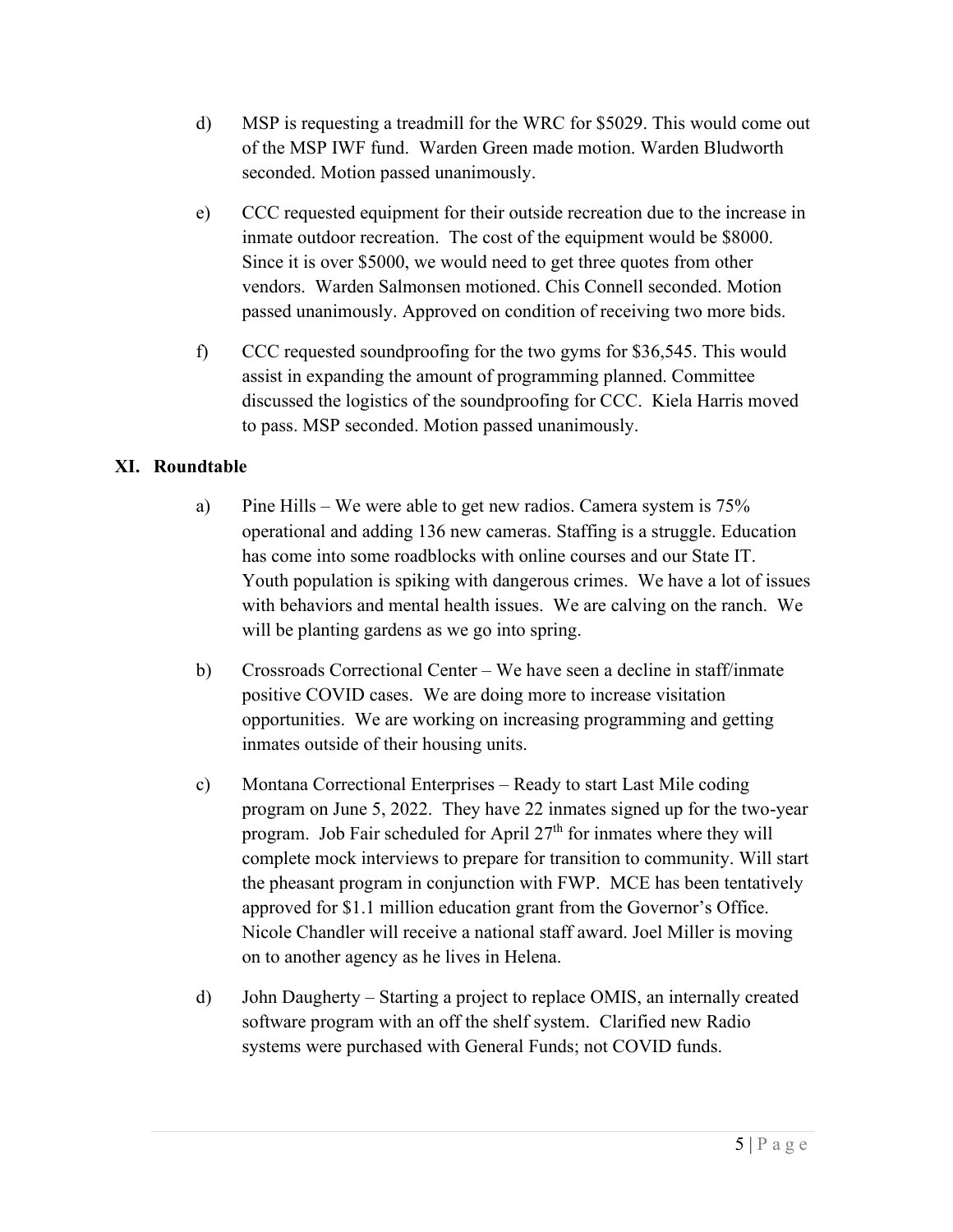- e) Natalie Smitham We are working on putting together EPP requests to submit to the Legislative Office. We are continuing to realign our budget to coincide with the reorganization.
- f) Scott Eychner Director has asked for two tasks force to focus on Recidivism and Education. Scott will be working on establishing those groups in the upcoming weeks.
- g) Jim Anderson With the reorganization of the Public Safety group we will look to include Probation and Parole partners into this meeting to best utilize our resources.
- h) Colleen Ambrose Entered into a settlement agreement with Disability Rights Montana regarding their litigation with Severely Mentally Ill offenders at MSP. Toured MSP facility with Warden Salmonsen and AW Lamb to ensure we are still compliant with Langford Agreement.
- i) Shane Hildenstab Trying to build some bridges with local jurisdictions to assist our investigators.
- j) Clinical Services Division Connie Winner has retired. Electronic Health Record is up and running and has really impacted the continuity of care.
- k) Montana State Prison MSP is experiencing short staffing. Contract with Union was ratified which increased correctional officer pay \$2 an hour. Our new training class has 11 new correctional officers which is a great increase from past classes. Inmate population is increasing.
- l) DCCF Dealing with staffing issues and trying to get back to full staff. Next week we are looking forward to working with DOC Financial. Working on nailing down a PREA audit.
- m) Montana Women's Prison We are struggling with staffing issues as well. Jennifer Buckley did a two-day session with our Native American population. New Kitchen flooring project is upcoming. New Radios were added at MWP and about a third of the cameras are up running. Family day at MWP will be May  $11<sup>th</sup>$ .

#### **XII. Public Comment**

a) Gayle Christensen – Discussed limited phones on units and attorney phone calls.